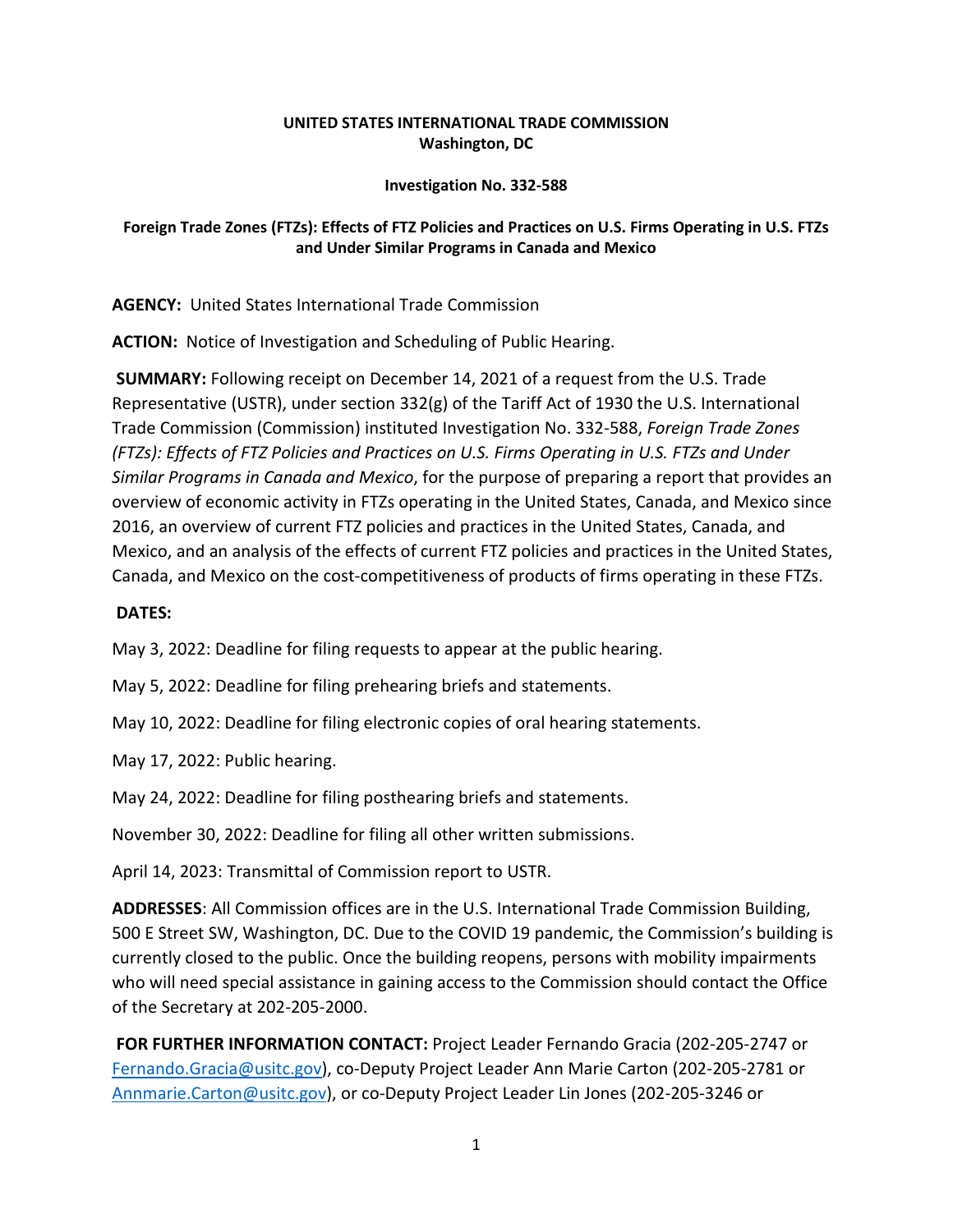[Lin.Jones@usitc.gov\)](mailto:Lin.Jones@usitc.gov), for information specific to this investigation. For information on the legal aspects of this investigation, contact William Gearhart of the Commission's Office of the General Counsel (202-205-3091 or [william.gearhart@usitc.gov\)](mailto:william.gearhart@usitc.gov). The media should contact Jennifer Andberg, Office of External Relations (202-205-3404 or [publicaffairs@usitc.gov\)](mailto:publicaffairs@usitc.gov). Hearing-impaired individuals may obtain information on this matter by contacting the Commission's TDD terminal at 202-205-1810. General information concerning the Commission may also be obtained by accessing its website [\(https://www.usitc.gov\)](https://www.usitc.gov/). Persons with mobility impairments who will need special assistance in gaining access to the Commission should contact the Office of the Secretary at 202-205-2000.

The public record for this investigation may be viewed on the Commission's electronic docket (EDIS) at [https:](https://edis.usitc.gov/)//edis.usitc.gov. General information concerning the Commission may be obtained by accessing its internet address [\(https://www.usitc.gov\)](https://www.usitc.gov/).

### **SUPPLEMENTARY INFORMATION:**

**BACKGROUND:** As requested in the letter received from the USTR on December 14, 2021, the Commission has instituted an investigation under section 332(g) of the Tariff Act of 1930 (19 U.S.C. 1332(g)) on the economic activity in FTZs, current FTZ policies and practices, and the effects of those policies and practices, in the United States, Canada, and Mexico, on the costcompetitiveness of products of firms operating in these FTZs. For the purposes of this investigation, the term FTZs includes U.S. FTZs and similar programs in Canada and Mexico.

Specifically, the USTR requested that the Commission provide a report that includes the following:

- An overview of economic activity in FTZs operating in the United States, Canada, and Mexico since 2016. The overview should include to the extent practicable:
	- o Data on the number of firms operating in FTZs.
	- o Data on FTZ employment.
	- o A list of the leading sectors/industries participating in FTZs.
	- o Data on shipments into FTZs and exports from FTZs.
	- o Data on foreign direct investment in FTZs.
- An overview of the current FTZ policies and practices in the United States, Canada, and Mexico. To the extent information is available, describe:
	- o FTZ tariff treatment.
	- o Other relevant policies and practices that affect the cost-competitiveness of products of U.S. firms operating in FTZs.
- To the extent practicable, an analysis of the effects of current FTZ policies and practices in the United States, Canada, and Mexico on the cost-competitiveness of products of firms operating in these FTZs. The analysis should include: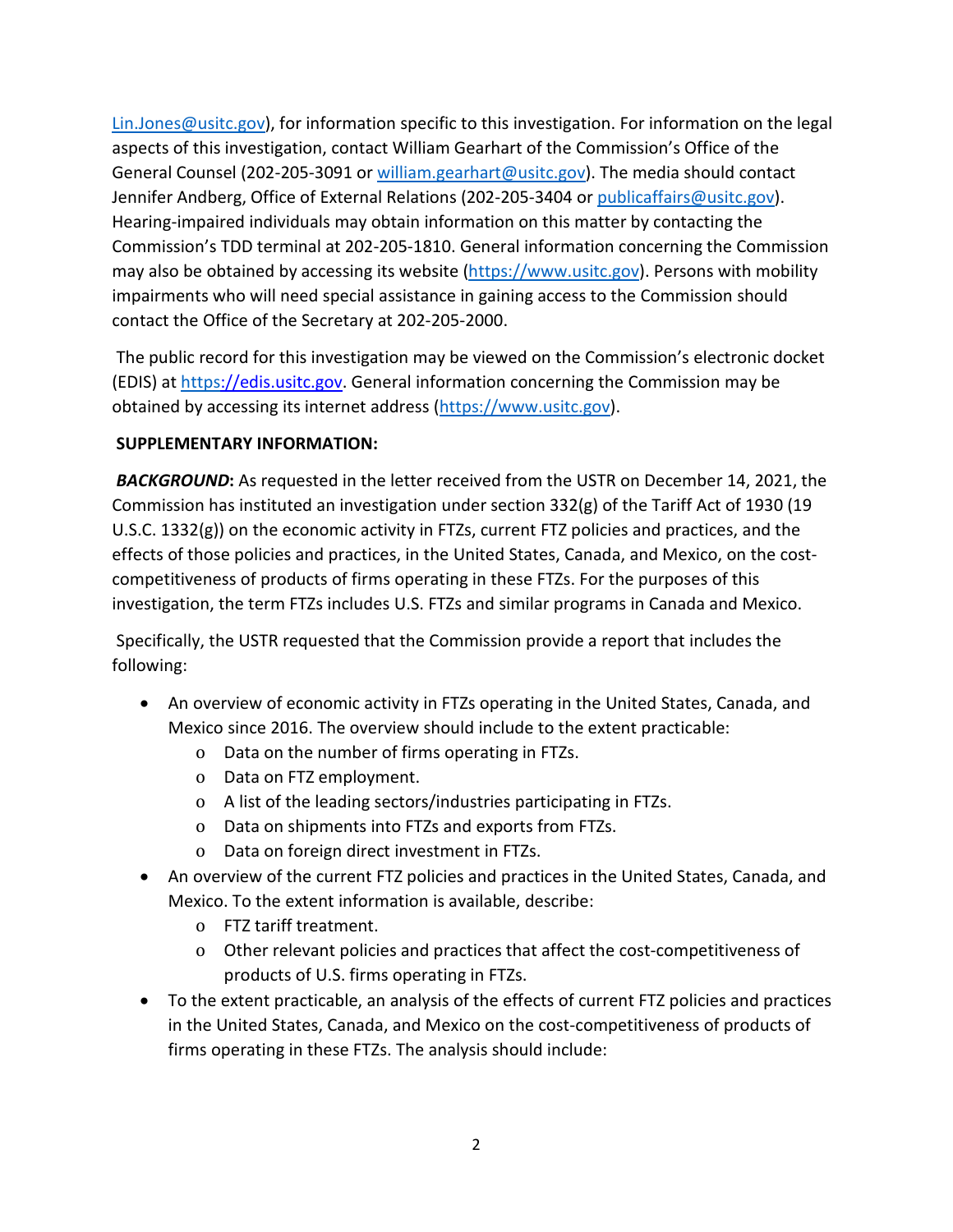- o A description of these effects of these policies and practices on the relative production costs of U.S. firms operating in FTZs in the United States, Canada, and Mexico.
- o A description of the effects on U.S. employment.
- o A description of the effects on selected U.S. sectors/industries operating in FTZs in the United States, Canada, and Mexico, including through the use of case studies as appropriate.
- o A review of recent literature on the effects of FTZs on U.S. firm competitiveness and production.

As part of its investigation, the Commission intends to conduct a survey, and will post the survey on its website at a later date.

As requested by the USTR, the Commission will deliver the report on April 14, 2023. Since the USTR has indicated that USTR intends to make this report available to the public in its entirety, the Commission will not include confidential business or national security classified information in its report.

**PUBLIC HEARING:** A public hearing in connection with this investigation will be held beginning at 9:30 a.m. on May 17, 2022. More detailed information about the hearing, including how to participate, will be posted on the Commission's website at

[\(https://usitc.gov/research\\_and\\_analysis/what\\_we\\_are\\_working\\_on.htm\)](https://usitc.gov/research_and_analysis/what_we_are_working_on.htm).

Requests to appear at the hearing should be filed no later than 5:15 p.m. on May 3, 2022, in accordance with the requirements in the "Written Submissions" section below. All prehearing briefs and statements should be filed not later than 5:15 p.m., May 5, 2022. To facilitate the hearing, including the preparation of an accurate written transcript of the hearing, oral testimony to be presented at the hearing must be submitted to the Commission electronically no later than noon, May 10, 2022. All posthearing briefs and statements should be filed no later than 5:15 p.m., May 24, 2022. Posthearing briefs and statements should address matters raised at the hearing. For a description of the different types of written briefs and statements, see the "Definitions" section below.

In the event that, as of the close of business on May 3, 2022, no witnesses are scheduled to appear at the hearing, the hearing will be canceled. Any person interested in attending the hearing as an observer or nonparticipant should check the Commission website in the preceding paragraph for information concerning whether the hearing will be held.

*WRITTEN SUBMISSIONS***:** In lieu of or in addition to participating in the hearing, interested parties are invited to file written submissions concerning this investigation. All written submissions should be addressed to the Secretary, and should be received not later than the dates provided for in this notice. All written submissions must conform to the provisions of section 201.8 of the Commission's Rules of Practice and Procedure (19 CFR 201.8), as temporarily amended by [85 FR 15798](https://www.govinfo.gov/content/pkg/FR-2020-03-19/pdf/2020-05767.pdf) (March 19, 2020). Under that rule waiver, the Office of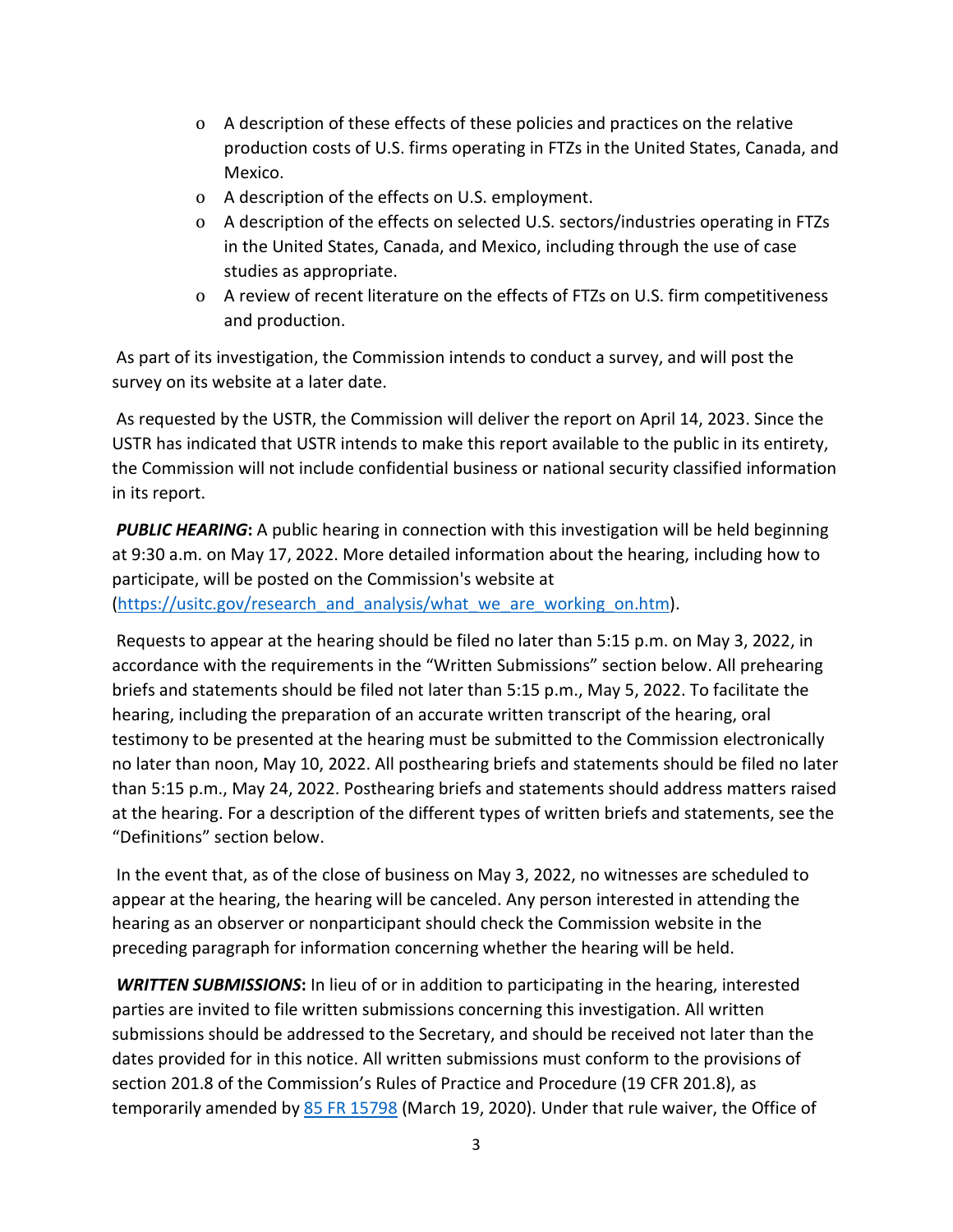the Secretary will accept only electronic filings at this time. Filings must be made through the Commission's Electronic Document Information System (EDIS, [https://edis.usitc.gov\)](https://edis.usitc.gov/). No inperson paper-based filings or paper copies of any electronic filings will be accepted until further notice. Persons with questions regarding electronic filing should contact the Office of the Secretary, Docket Services Division (202-205-1802), or consult the Commission's Handbook on Filing Procedures.

*DEFINITIONS OF TYPES OF DOCUMENTS THAT MAY BE FILED; REQUIREMENTS***:** In addition to requests to appear at the hearing, this notice provides for the possible filing of four types of documents: prehearing briefs, oral hearing statements, posthearing briefs, and other written submissions.

(1) *Prehearing briefs* refers to written materials relevant to the investigation and submitted in advance of the hearing, and includes written views on matters that are the subject of the investigation, supporting materials, and any other written materials that you consider will help the Commission in understanding your views. You should file a prehearing brief particularly if you plan to testify at the hearing on behalf of an industry group, company, or other organization, and wish to provide detailed views or information that will support or supplement your testimony.

(2) *Oral hearing statements (testimony)* refers to the actual oral statement that you intend to present at the public hearing. Do not include any confidential business information in that statement. If you plan to testify, you must file a copy of your oral statement by the date specified in this notice. This statement will allow Commissioners to understand your position in advance of the hearing and will also assist the court reporter in preparing an accurate transcript of the hearing (e.g., names spelled correctly).

(3) *Posthearing briefs* refers to submissions filed after the hearing by persons who appeared at the hearing. Such briefs: (a) should be limited to matters that arose during the hearing, (b) should respond to any Commissioner and staff questions addressed to you at the hearing, (c) should clarify, amplify, or correct any statements you made at the hearing, and (d) may, at your option, address or rebut statements made by other participants in the hearing.

(4) *Other written submissions* refer to any other written submissions that interested persons wish to make, regardless of whether they appeared at the hearing, and may include new information or updates of information previously provided.

In accordance with the provisions of section 201.8 of the Commission's Rules of Practice and Procedure (19 CFR 201.8) the document must identify on its cover (1) the type of document filed (i.e., prehearing brief, oral statement of (name), posthearing brief, or written submission), (2) the name of the person or organization filing it, and (3) whether it contains confidential business information (CBI). If it contains CBI, it must comply with the marking and other requirements set out below in this notice relating to CBI. Submitters of written documents (other than oral hearing statements) are encouraged to include a short summary of their